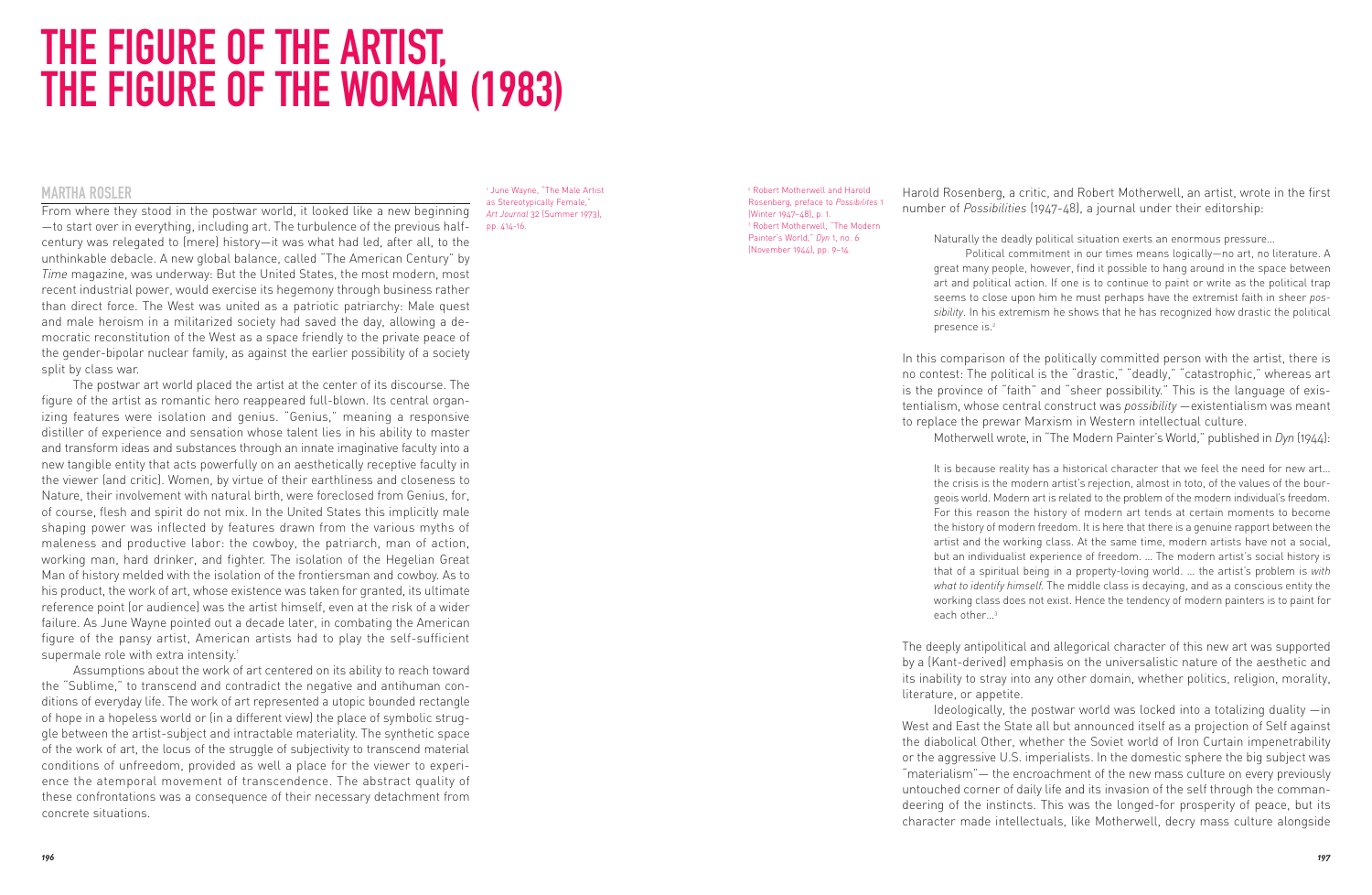the bureaucratic State and its global menace. In the West the engineering of personal desire and political consent shadowed all of social life with the twin specters of Eros and Thanatos, sex and the Bomb.

In the West, also, the predicament of the postwar world was theorized on male terms, as a failure of autonomy of a powerful and controlling (masterful, patriarchal) self, a sense of impaired potency. This failure of the personal was related to the evident rout from the private (family) sphere of patriarchal power in favor of the overarching and impersonal power of the corporations and the State. Yet if blame was assigned for the depotentiation of the male, typically it was women who were held guilty. Women were identified with domesticity and domestication—pacification—yet they themselves would not be pacified. The extinguishing of any expectation of proletarian revolution (still alluded to by Motherwell)—the virtual embourgeoisement of the working class and the humiliation of those who failed to negotiate this class migration—contributed to the perceived decline of maleness, especially in the eyes of intellectuals and artists.

By the early 1960s, U.S. hegemony over the economically booming West was firm. The center of the art market shifted from Paris to New York. A tired Abstract Expressionism lost its hold on the art world. With it went the understanding of the *oppositional* nature and role of art and artist as enunciated by Motherwell. Abstract Expressionism, which had depended on an image of stripped-down production, of a chosen poverty in a giant-size arena that insisted on its public rather than *owned* (commodity) status, had conquered the art world, achieved high commodity status and even entered mass culture via the media—all contradictory to its axiomatic foundations. Its oppositions to "society" and State were no longer interesting in the new Technicolor world, nor was it convincing in its new context of acceptance, fame, and financial reward.

Its mainstream successor, Pop art, began once in England in the early fifties, once in New York in the late fifties. Mass culture, the rejection of which was so decisive for Abstract Expressionism, was Pop's point of departure. In rejecting the rejectionism of Abstract Expressionism, jettisoning its values of separation and difference, metaphor and transcendence, Pop artists had asked the same questions about the relations between art and meaning, artist and society—Motherwell's *with what to identify*—and concluded that the answers had to be radically new. Pop's great break followed from its perception of the qualitatively different array of social factors that dictated its new answers to the questions about opposition and resistance, about audience, about media, about individual versus society, maleness and mastery, "spiritual freedom in a property-loving world." The subject behind the work could no longer be the alienated male subject struggling to hold onto civilization's highest spiritual values through

a sense of personal power, dignity, and autonomy. Even the hope of transcendence had to be relinquished, since God was dead: no more existential choices—the very coherence and character of the subject in the modern world was in grave doubt. If, in the era of consolidating capitalism, the struggle had been to situate oneself in relation to society and to others—the problem of radical individualism as it confronted a hostile social order, a hostile array of radical Others, and a hostile universal order of time and space—by the 1960s, the ground of struggle had become that self. The problem now was to hold together its internal elements, to locate the sources of personal identity in and against a society unified under the "authorial rule of the commodity." The vantage point outside the self, which is vital to comprehend the self's unity, was gone.

Pop evidences no alarm or opposition to everyday life. It shows the domestic(ated) world not as the private domicile—heretofore but no longer ruled by an actual Father (or Mother), but as the world of the everyday, which appears as the whole world, an airless terrain with neither "inside" nor "outside." The reconstitution of the work of art as a discourse of images banished affect and consigned the unconscious to muteness; the unconscious became the unrepresentable in a society that attempted to replace it with behaviorist reflexes conditioned toward ownership. Similarly, the problematic realm of Nature now made its rare appearance as Chaos—the unruly domain of Others and the inarticulable residues of the inner life. Against Abstract Expressionism's existential "possibility" the Pop work paraded the impossibility of "authentic" subjectivity, the impossibility of seeing art as the locus of resistance to the dehu manization of the human subject identified by Marx and Lukács as the concomitant of the humanization of the commodity.

Against the figure of the Abstract Expressionist artist as "resistance fighter," the Pop artist represented the quiet capitulation of the ordinary inarticulate modern subject—Beckett's, not Kafka's—the robotic Mass Man. Where the Abstract Expressionist played his part straight, the Pop artist played his as camp. Against the Abstract Expressionist bohemian, the Pop artist was a dandy, who, surveying his immediate historical circumstances, understood the end of the artist as genius invested with the responsibility for taking serious, calculated risks.

Far from staying in the elevated museum-gallery world, Pop referred always to the mass media. It teasingly skewed and inverted the paradigms of art production, its subjects, sites, allegiances, and models. The new paradigm was above all systemic: a communication model, with appropriately impersonal "sender," "channel," "message," and "receiver." For the first time, at least since the war, the viewer was acknowledged—but not flattered. The industrialization of the art system, strenuously excluded from most previous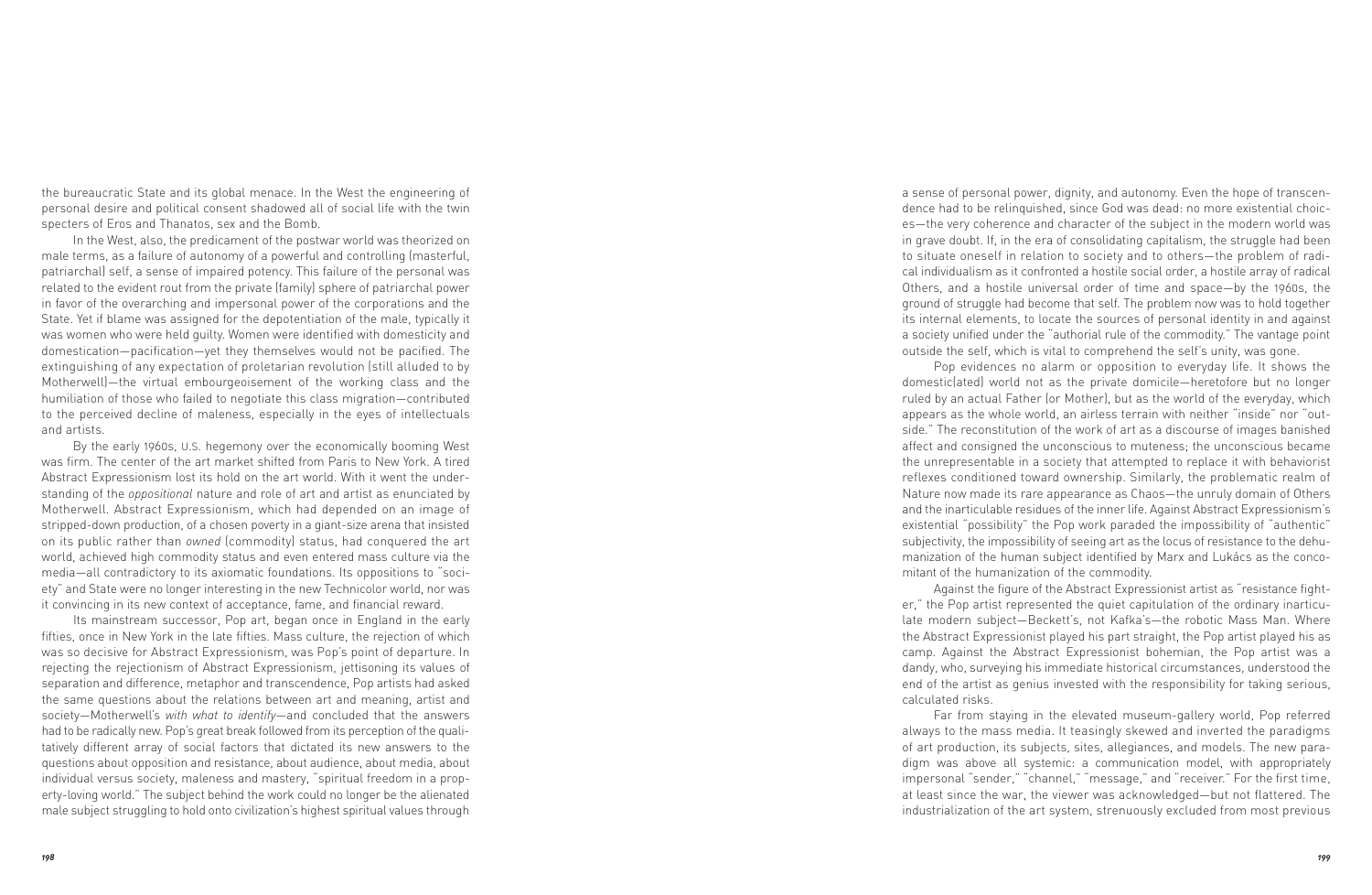accounts of art-in-society, brought a weak picture of the viewer that mirrored that of the artist. Pop positioned itself in ambiguous relation to sources of power. Against the advancing social orderliness, it resorted to the marginal disorderliness of irony. Wielding the simulacra of phallocratic corporate power, Pop artists (like the diminutive, neuterlike Wizard of Oz) symbolically pursued their only hope of securing some of that male power themselves. As to the magical image-objects, many are those of the female. The lost object, the phallus, may be signified by the image of woman, often in situations reminiscent of the drama of castration, or threatening, as images of the phallic mother may seem to be. The ambiguity of gender as power in Pop reflects the ambiguity of possession: in gaining commodities, who has mastered what?

Pop's appropriation of the commodity image thus takes on a ritualistic character that amounts to a strategic retreat. One may see its literal quotation, relocation, and reordering as the only option of the weak or—not so differently as an ambiguous maneuver that highlights the *question* of will and control played out in the image arena. Is *selecting* (Pop's basic, "Duchampian," move) an act of aesthetic power or a sign of mere acceptance—like shopping? If reproducing images changes them—in Warhol's work, through coarsening and slippage, in Lichtenstein's, through rigid formalization and industrializa tion by application of principles of commercial design—what is conveyed? The ambiguity is whether the artist has positioned himself as the *speaker* or the *spoken* of these "languages" of domination. If the spoken, is the refusal ("inability") to reproduce precisely the imagery of commodified pleasure and machined threat the last residue of *humanness* ?

In sum, Pop presupposed the socially integrated character of subjectivity and its contents, and the public, corporately authored character of private life. The conclusion was the obsolescence of a culture divided into "high" and "low" and the disappearance of history as a human horizon—for the spasms of desire know nothing beyond the next moment. In this, even intellectuals are complicit, though divided—on no "mission," representing no class, and internally compelled both toward and away from mass culture.

Pop points to a series of oppositions arrayed around the perception of crucial absences or *lacks:* Most important is the absence of a historically transcendent subject and therefore of a human nature, a "species being," and the absence of an answering culture of resistance. If it is not an essence that (as in expressionism) cries out against domination, if a truth beyond culture cannot be discerned, then it depends on conscious discrimination to decide meaning it depends on idiosyncratic taste and a now devalued rationalism. Thus, Pop was rationalist/antiexpressionist, cool and nonpartisan; it was literalist/antitranscendent/antimetaphoric; impersonal and chosen rather than authored;

bounded rather than open-ended; sociological rather than metaphysical; synchronic rather than diachronic. In its relation to signification (coincidentally agreeing with Walter Benjamin's earlier description of the death of the aura), pop was radically anti-original both in the sense of rejecting originality or creativity—constrained selves cannot create—and in the sense of rejecting the idea of singular truth and authenticity.

As to subjectivity, the true subject in the image empire is neither the maker nor the consumer of images, the "private person," but the spectral person, the person-as-image, that is, the celebrity. As Warhol developed this point, the artist recognizes the centrality of celebrity as the new reference point for identity—which is thus increasingly replaced by role. The phallic order and the Father's Law are supplanted by an array of male and female heroes whose biography is dwarfed by their images, which they do not control. Yet pop artists, with the exception of Warhol, and unlike other sixties artists, were not the media figures one might have expected. It was, appropriately, the image and the style that got top billing. American pop artists tended to be biographyless, one might say characterless. The homosexuality of a number of the leading figures, which might have suggested so much about the work, registered zero for the mass media.

Where is the woman in this account of postwar art? Was pop androgynous? Degendered? If lack was a central construct, why didn't women articulate their absence or domination? In fact, there was no space for women in pop. Its main tasks required a silencing of women that was related to its ambiguous theater of mastery through the transcoding and rearrangement of magical images, many of them images of women. The replacement of artistic *touch* by deauthored affectless production signaled more than deadening, superficiality, and detachment; the replacement of subjectivity-as-emotion and suffering (Abstract Expressionism, existential angst) with rationalism, or identity-in-cognition, meant an end to the problem of having a feminine intuitive softness at the core of art. There was no room for the voicing of a different, "truly" female, subjectivity, although Pop rejected the mastering maleness of Abstract Expressionism and toyed with the femaleness of surrender. In other sixties art it is clearer that the new rationalism was viewed as a male mastery, as in "Earth Art," Minimalism, and Conceptualism.

In Pop, the female appears as sign, deconstructed and reconstructed as a series of fascinating fields of view, each with its own fetishized allure. The figure of the woman was assimilated both to the desire attached to the publicized commodity form and to the figure of the home—even there, where she *should have* yielded to the male subject's desire, she functioned instead as sign of the prepotency of social demands. In both locales she is the masquerade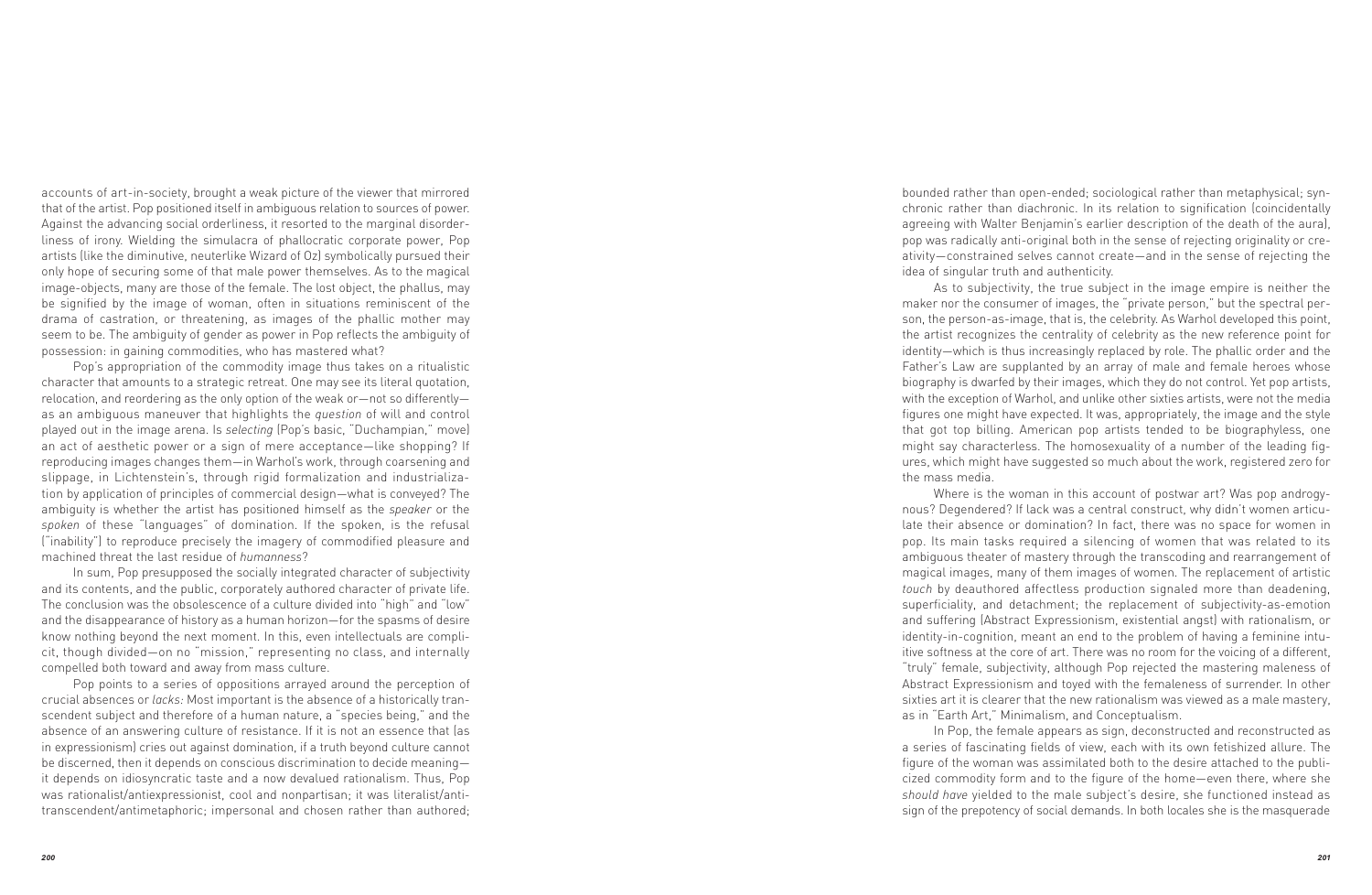of faceless capital whose origin is in the boardroom but which is projected into the home, in a maneuver that every modern man knows about but forgets in the moment of surrender—which itself is an assumption of the female role. Yet, *as sign*, the female is indeed conquered in Pop, as in Expressionism.

If Pop contains a critique, it depends on the viewer to perceive it, and many could not. Instead, many—especially the new postwar petite bourgeoisie—saw affirmation and confirmation in its bright accessibility and fun. If Pop contains a critique, it is not of any particular historical event, such as a particular war, but of a civilization. It was a critique that depended on embrace. Critique, like women's voice, is absent, appears as absence. The resurgence of feminism in the late sixties arose partly from the same materially superabundant, spiritually vacant bourgeois life that gave rise to Pop, and partly from the opposition, the progressive movements which reclaimed the public as the arena of dissent and activism. Feminism, like Pop, articulated the social character of the self and of private life. Unlike Pop, feminism, and feminist art, insisted on the importance of gender as an absolute social ordering principle and also on the *politics* of domination in all of social life, whether personal or public.

Women artists renounced the "feminine" passivity of Pop and understood the importance of the renarrativization of art. The figure of the artist was problematized to allow a space for women. The "woman artist" had won limited acceptance in a grudgingly given space in modernism; thus, because of the allegorical subject in Abstract Expressionism, women could be accepted as quasi-men. To name this as tokenism and to show it as based on exclusion required, of course, the force of a mass movement. Already established women artists (like token participants everywhere) tended to reject feminism. They had developed within a different discourse and would have had to disclaim its rules of excellence. In *Art and Sexual Politics*, edited by Thomas Hess and Betsy Baker, artists Elaine de Kooning and Rosalyn Drexler replied to Linda Nochlin's famous essay "Why Have There Been No Great Women Artists?" with venomous rejection. Nochlin's own answer was sociological: women were historically kept from the training needed to become great, and their contributions were undervalued because of their gender. Elaine de Kooning replied: "To be put in any category not defined by one's work is to be falsified." Drexler: "No one thinks collectively unless they are involved with propaganda." De Kooning:

"I think the status quo in the arts is fine as it is—in this country, at least, women have exactly the same chance as men do. …There are no obstacles in the way of a woman becoming a painter or a sculptor, other than the usual obstacles that any artist has to face."4

**Elaine de Kooning and Rosalyn** Drexler, "Dialogue," in *Art and Sexual Politics: Women's Liberation, Women Artists, and Art History* , Thomas B. Hess and Elizabeth C. Baker, eds. (New York: Macmillan, 1971), pp. 57–59.

As I said, to make these attitudes unacceptable required a mass movement. From its basis in that movement, feminism brought into the art world new but firm discourses, rituals, procedures, and goals, many adapted directly from the black, student, and antiwar movements, but others developed within its own distinctive discourse, notably the consciousness-raising group.

Like the liberation movements, feminism made a political and moral critique of domination, as well as of the accompanying ideology that blamed the dominated for lacking the right characteristics and having the wrong ones. Part of the project of feminism was the redefinition of subjectivity as socially produced rather than as "natural," a task they shared with Pop. But feminism made it its business to show "weakness," "lack," and exclusion not only as imposed but also as remediable. Women suggested that the "feminine," far from being unimportant, irrelevant, or disqualifying, not only existed as a positive and powerful force but also that it still remained to be discovered. The feminine, it was implied, might have been deformed by the historical domination of women, but its subterranean expression in "women's culture," when sympathetically excavated and evaluated, would provide both an inspiration and a guide. Contrary to the posture of surrender assumed by Pop, art world feminists demanded not just a space for women's voices but social change.

The figure of the artist most bitterly attacked by art–world women was the mass myth of the artist-seer-HeMan, which had last been applied unquestioningly to Abstract Expressionism. Although it hardly operated in New York Pop, it continued to do so in California, where Pop artists like Billy Al Bengston traded heavily on their images as hard-drinking, skirt-chasing motorcyclists.

California was also the locale of the first organized and institutionally housed feminist art educational program, begun with Judy Chicago's classes at Fresno State college. A couple of years later, Chicago and Miriam Schapiro set up the Feminist Art and Design Program at California Institute of the Arts (Cal Arts), near Los Angeles. The fact of the program's existence was very important to American women artists everywhere. A few years later, differences over the possibility of having a truly feminist program in an "establishment" institution led to the program's dissolution and to the formation, by Chicago and others (but not Schapiro) of the Woman's Building, in a poor Los Angeles neighborhood. The Woman's Building was an "alternative" institution, like many, such as the so-called free universities, formed on the periphery of educational and cultural institutions in that era, with the understood foundations of self-expression, self-management, and self-help. The Building attempted, in many respects successfully, to provide women with supportive social and learning situations, with places to gather, with access to materials and printing facilities, with entertainment, and so on. Its teaching and organizing functions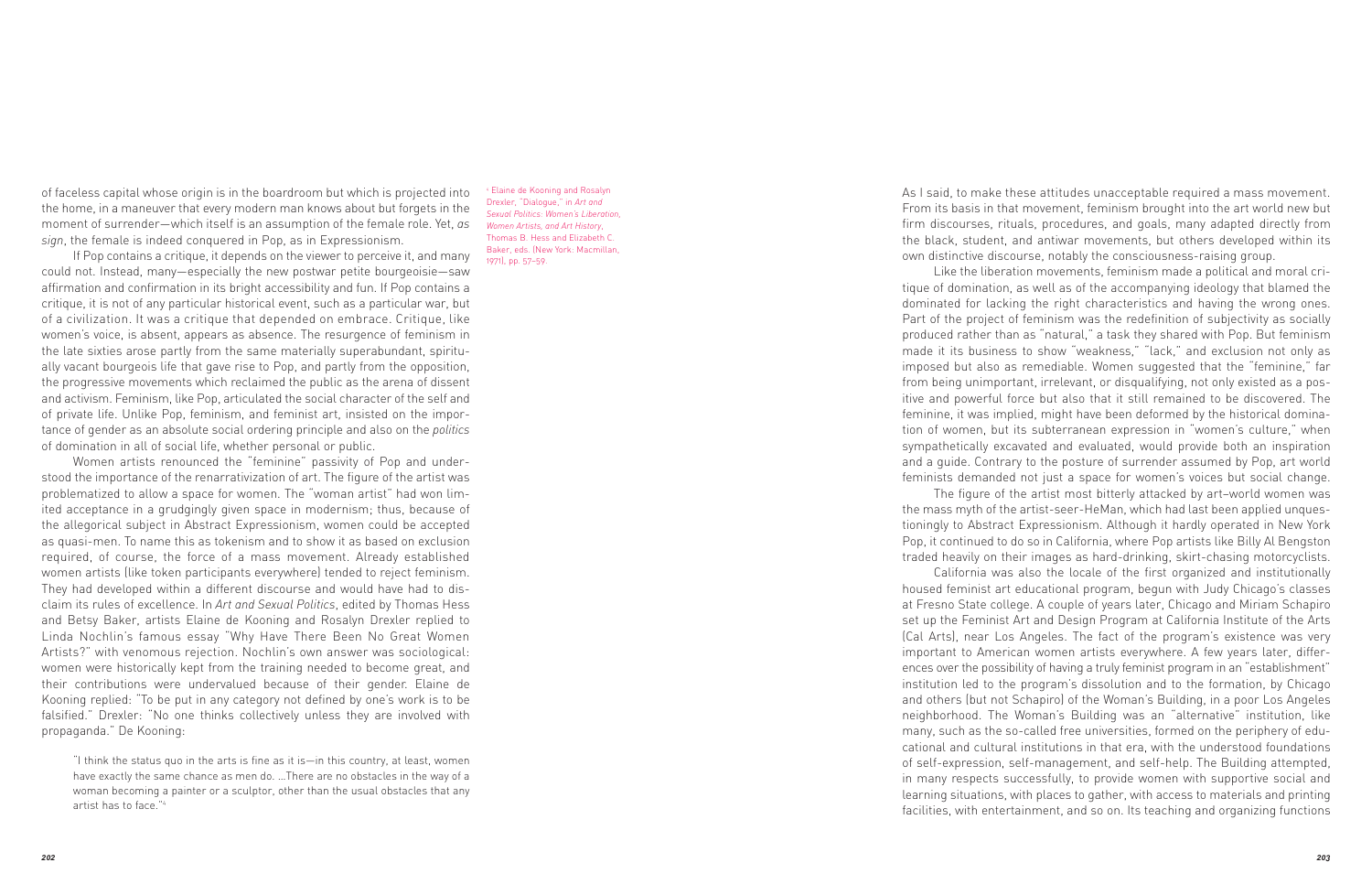went well beyond the classes it provided in the Feminist Studio Workshop and other programs.

The West Coast feminist artist practice is interesting particularly because it attended to audience creation and artist reproduction. The creation of a space discontinuous with capitalism and patriarchy, with an agenda of transformation and self-transformation, helped give it its strength. It is significant that Chicago and Schapiro had come to maturity during the Abstract Expressionist (Schapiro) and Pop (Chicago) eras and had not adapted particularly well to the art system's demands—or at least had not been granted much "success."

The Feminist Art Program and the Woman's Building were cultural-feminist in orientation. That involved an investigation of what women's (art) work might be as it developed in a context (sometimes called "free space") in which not only did women populate the entire system of production and reception but also the works produced constituted an utterance that originated from one or more women but that was meant to be taken as a contribution to an openended collective project, that of building women's culture, and perhaps more. This shared discourse was seen as conscious and direct, as opposed to what was thought of as the covert, distorted, and denied one of disguised male art and architecture. The nonhierarchical model of art production and of the art work itself challenged the mastery of both the work and the artist in high modernism, as I have suggested Pop was also doing, but in a very different way for feminists, especially cultural feminists, believed they were developing an alternative that would transform society, whereas Pop artists had neither the program nor the wish to promote change. (There were other male artists, of course, who did have a vision of social change.)

The implicit challenge to authorship embedded in the critiques put forward by the Feminist Art Program and the Woman's Building led to the production of communal work by some of the students but not by the teachers; individualism was the hardest to relinquish of the demands of the art world. Judy Chicago has pointed out that her *Dinner Party*, which required vast contributions from many people, was not a collaborative work.

Schapiro and Chicago were unfriendly to socialist analyses and socialist feminism, though a number of younger faculty and students at the Woman's Building became interested in and included class alongside gender in their analyses of oppression. The Building also made a number of rapprochements with the poor Mexican residents of their neighborhood, though with modest success. Versions of goddess worship and mysticism, although perhaps as uninteresting to Chicago and Schapiro as economic analysis, were tolerated far more easily and were more easily assimilated into the theories of women's culture, since they suggested a less threatening, more unfamiliar hermeneutic

source of powerful imagery. Following the model of the Woman's Building, but often more politically involved with poor women, women in other cities set up Women's Buildings, although none with the timeliness or the impact of the first.

The suggestions of essentialism and mysticism on the part of the California women upset many East Coast feminist artists, who were far less willing to accept the idea of a female essence that could be traced in style and form. (There was a fuss over the "central vaginal imagery" thesis, which in any case may have originated with the decidedly East Coast Lucy Lippard, at that time the bestknown feminist art critic in America.) But the majority of the women who identified with, participated in, or supported the women artists' movement accepted the goals of participation, of some kind of communalism—although usually outside the act of art making itself—of political progressivism, of acceptance of difference, of critique of domination (thus, of egalitarianism), of optimism and productivity. Nonteaching alternative institutions were established, such as the Women's Interart Center in New York City. Following a time-honored artists' option, women also established cooperative galleries, such as New York's A.I.R. Other "alternative spaces" were also formed. These may or may not have been intended as stepping-stones into the high-art world. In any case, they provided a context for theoretical work that, in other disciplines, including art history, was occurring in and around the academy. Art journals and newsletters were begun, and some feminist art criticism appeared in established journals. Women exposed, picketed, and protested the exclusion and under-representation of women in major museum collections and shows, with significant effect.

Some of the differences between the east and west coasts may be instructive. The West Coast women tended more toward the formation of communities, creating their new discourse and working inward toward it. In New York, with its larger network of people and institutions, activities seemed to be directed outward. Consensus seemed to be based on political actions and statements rather than on collective adjustments of theory, study, and art making, although study groups were an important element. But intellectual considerations were broader, and there were more competing theories, and East Coast women were unlikely to seize on a few simple tenets such as the "vaginal imagery" thesis. On both coasts, however, many lesbian artists were interested in separatism and therefore in the formation and theorization of a strong women's culture, in which goddess imagery was often central. On the West Coast, collective works were more likely to be tried. On the East Coast, individualism in the studio, as required by the New York "scene," was virtually a given, and the search for the springs of creativity in presocial, mythic forms was pursued by few—but notably by Lippard. Formal boundary-breaking, the use of mass media, theatricality, simultaneity of metaphoric and direct speech,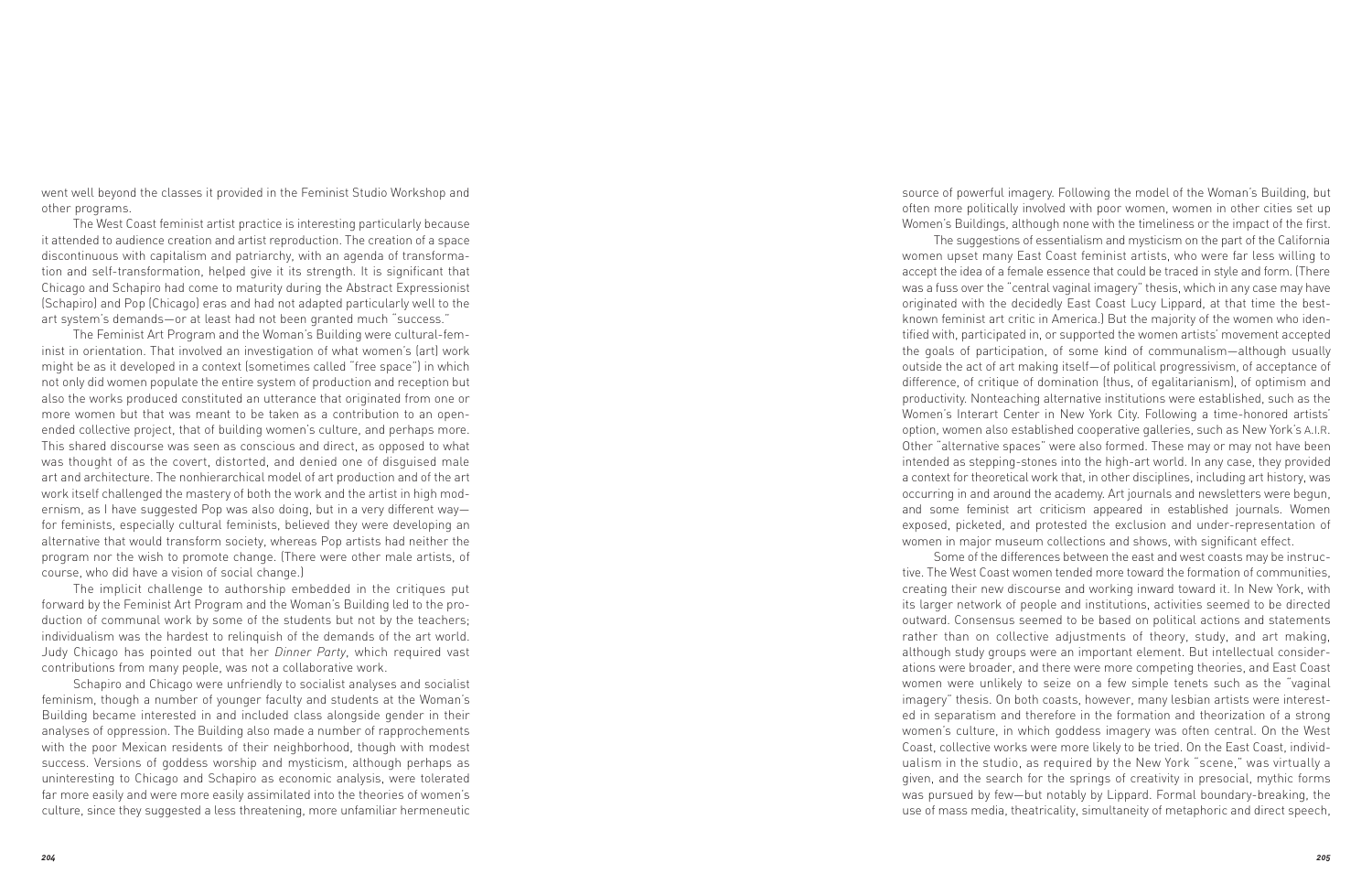and multiplicity of elements characterized West Coast performance art, which was the main new form pioneered there and which was the perfect form for the emergence of women's voices.

Feminist reinterpretation of the most stringently formal mainstream art, combined with an assault on ideology and practice, was a further step in the process under way in Pop of carrying high art into the wider cultural arena. The appearance of the female voice in the discourses of high art as something other than *lack* shattered, temporarily, the univocality of style. So did the struggle against commodity form and against dealer control of art-world entry—but this process helped put the high-art world into even closer accord with the entertainment model of art.

The women's movement, because it had a political analysis and agenda, stressed the *continuity* of mass culture and high culture with respect to the representation of women. Blasting the images of Pop for their male chauvinism went hand in hand with attacking such images at their original sources in the mass media. Further (see John Berger), such images in advertising could be seen as a continuation of the representation of the female in the history of Western painting.

The analyses of systematic exclusions from the art world of types of work based on black and Left critiques was enlarged by women's critiques and made effective in that women succeeded in legitimating their claims to enter the art world on their own terms—as women, making "women's art," not degendered art-whereas no racial or ethnic minority had succeeded in doing so. Nevertheless, the feminist agenda—the allowance of difference, of explicit analysis within the work, attention to institutional exclusions and the reworking of the terms of participation in art—allowed for the *possibility* of an open cultural apparatus. The success of the political and cultural strategies of the sixties depended on the generalized demand for social justice and participation. Government agencies, public institutions, and schools adapted accordingly, and the art world seemed more permeable than ever to new ideas and multiple practices. But this phase of "postmodernism," premised simply on rejecting the aesthetic closure of modernism, was inevitably transitory. Although many women artists, and many art world institutions, developed through the seventies with the adjusted model of the art system, conservative and specifically anti-democratic forces were building their strength during the period of economic contraction. Many younger women began to regard feminism as passé, as having achieved its goals.

The conservative sweep of the eighties immediately began dismantling the political and cultural changes of the sixties and seventies, and sectors of the art world quickly seized the initiative. Enterprising dealers saw the right moment for the repositioning of blue-chip commodities at the top of the market. In no time at all, painting and sculpture were repositioned at the top of the art world hierarchy of sales and attention. Not just any painting and sculpture—a mythic, irrationalist, and highly misogynistic Neo-Expressionism appeared which confirms the triumphantly resurgent misogyny and elitism of the high rollers. Lest anyone miss the point that progressivism and difference have been ridden out of town on a rail, one of the leading New York dealers, the tiny, ultrafeminine, and expensively ornamental Mary Boone, explained that women are simply not as expressive as men and that although she'd take on a good woman anytime, the buyers and curators would have none of it.

Before feminism, women could make it in the art world only through superprofessionalism: by seeming tough and "masculine." Now the point is that expressiveness is being reclaimed as the softer side of male-only artists, and that necessary toughness is being redefined as lack. It seems that the big expression, like the pinnacle of haute cuisine, requires the banishing of women from the kitchen, although it was woman, as woman, who returned subjectivity and expression to the figure of the artist.

Nothing is more central to the movement of economic, cultural, and private reaction than the reassertion of principles of inequality and domination, the reconstitution of the Law of the Father (even when mediated by "the figure of a woman," Margaret Thatcher or even Mary Boone): Yet the Law of the Father, as Pop saw, cannot be restored; true patriarchy is broken, and the current heroic male artist-figures from both continents are only shams, suffering nostalgia twice removed.

Young women artists, who seemed content to regard feminism as having been accomplished by the mid-seventies, are in no position to appreciate the repeat nature of these moves or to figure out what to do. Economic contractions send people rushing to the center, and New York is currently full not only of rich Europeans but of artists from all over the United States, each trying to succeed no matter what it takes. Ferocity rather than communalism is the rule, and it is hard enough for a woman to break into showing without trying to seem as though she has a "message" from the sixties.

Nevertheless, although there are few women's shows now, there are many feminist artists of all ages. And the academicization of feminist criticism and its development as a psychoanalytic approach to culture and subjectivity, particularly in France, provides support—although, as critic Lawrence Alloway recently pointed out, hardly anyone writes feminist criticism anymore. Women of the sixties and seventies generation continue to meet and to work from a feminist viewpoint. Some women artists have been identified with critical, often feminist, though not political art—art that points its finger at discourse